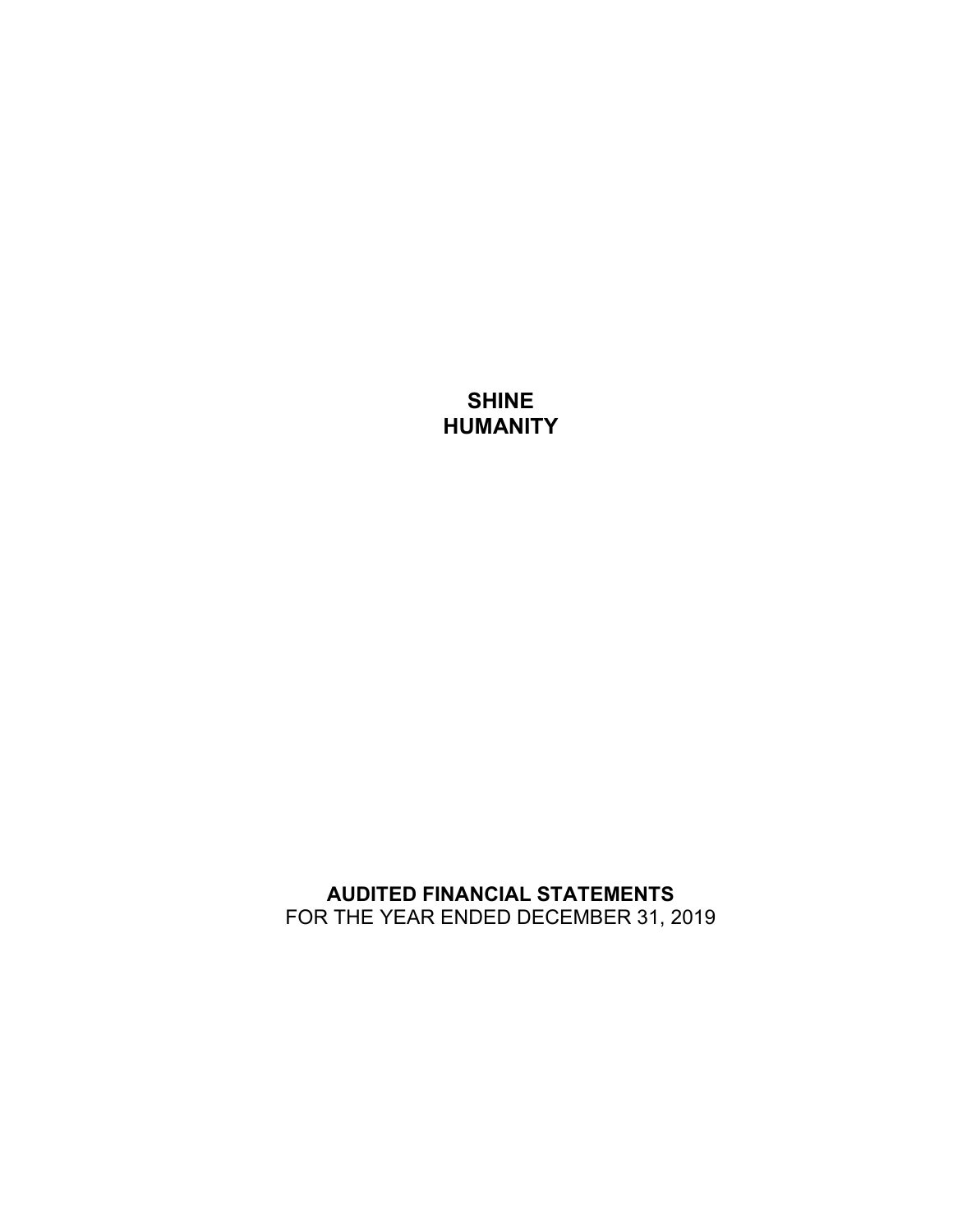

## INDEPENDENT AUDITOR'S REPORT

To the Board of Directors of Shine Humanity

I have audited the accompanying financial statements of Shine Humanity (a nonprofit organization) which comprise the statement of financial position as of December 31, 2019, and the related statements of activities and cash flows for the year then ended, and the related notes to the financial statements.

## **Management's Responsibility for the Financial Statements**

Management is responsible for the preparation and fair presentation of these financial statements in accordance with accounting principles generally accepted in the United States of America; this includes the design, implementation, and maintenance of internal control relevant to the preparation and fair presentation of financial statements that are free from material misstatement, whether due to fraud or error.

## **Auditor's Responsibility**

My responsibility is to express an opinion on these financial statements based on my audit. I conducted my audit in accordance with auditing standards generally accepted in the United States of America. Those standards require that I plan and perform the audit to obtain reasonable assurance about whether the financial statements are free from material misstatement.

An audit involves performing procedures to obtain audit evidence about the amounts and disclosures in the financial statements. The procedures selected depend on the auditor's judgment, including the assessment of the risks of material misstatement of the financial statements, whether due to fraud or error. In making those risk assessments, the auditor considers internal control relevant to the entity's preparation and fair presentation of the financial statements in order to design audit procedures that are appropriate in the circumstances, but not for the purpose of expressing an opinion on the effectiveness of the entity's internal control. Accordingly, I express no such opinion. An audit also includes evaluating the appropriateness of accounting policies used and the reasonableness of significant accounting estimates made by management, as well as evaluating the overall presentation of the financial statements.

I believe that the audit evidence I have obtained is sufficient and appropriate to provide a basis for my audit opinion.

## **Opinion**

In my opinion, the financial statements referred to above present fairly, in all material respects, the financial position of Shine Humanity as of December 31, 2019, and the changes in its net assets and its cash flows for the year then ended in accordance with accounting principles generally accepted in the United States of America.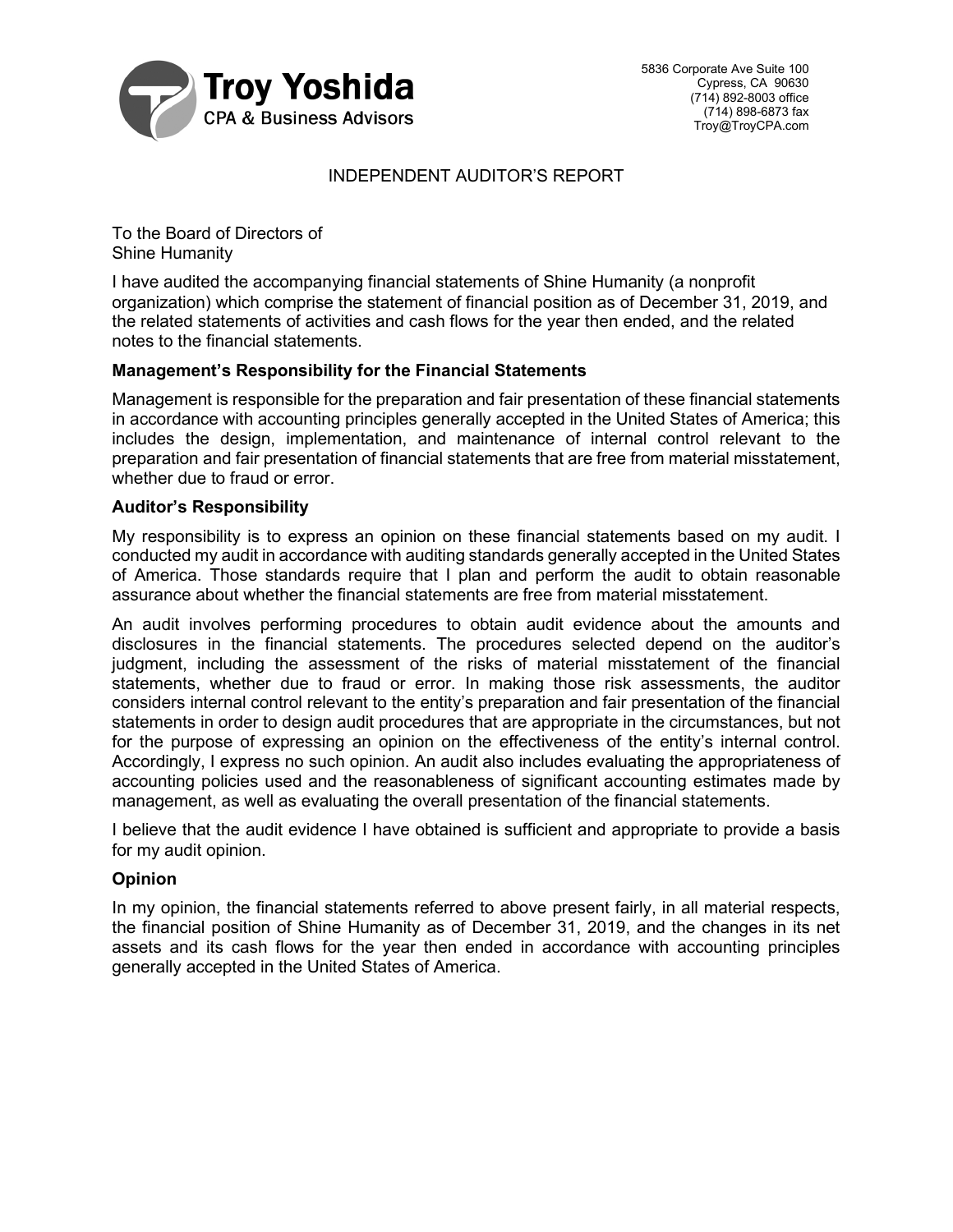

5836 Corporate Ave Suite 100 Cypress, CA 90630 (714) 892-8003 office (714) 898-6873 fax Troy@TroyCPA.com

To the Board of Directors of Shine Humanity

## **Other Matter**

My audit was conducted for the purpose of forming an opinion on the financial statements as a whole. The schedule of functional expenses on page 6 is presented for purposes of additional analysis and is not a required part of the financial statements. Such information is the responsibility of management and was derived from and relates directly to the underlying accounting and other records used to prepare the financial statements. The information has been subjected to the auditing procedures applied in the audit of the financial statements and certain additional procedures, including comparing and reconciling such information directly to the underlying accounting and other records used to prepare the financial statements or to the financial statements themselves, and other additional procedures in accordance with auditing standards generally accepted in the United States of America. In my opinion, the information is fairly stated in all material respects in relation to the financial statements as a whole.

Troy Kyon

Troy Yoshida CPA, Inc. Cypress, CA July 15, 2020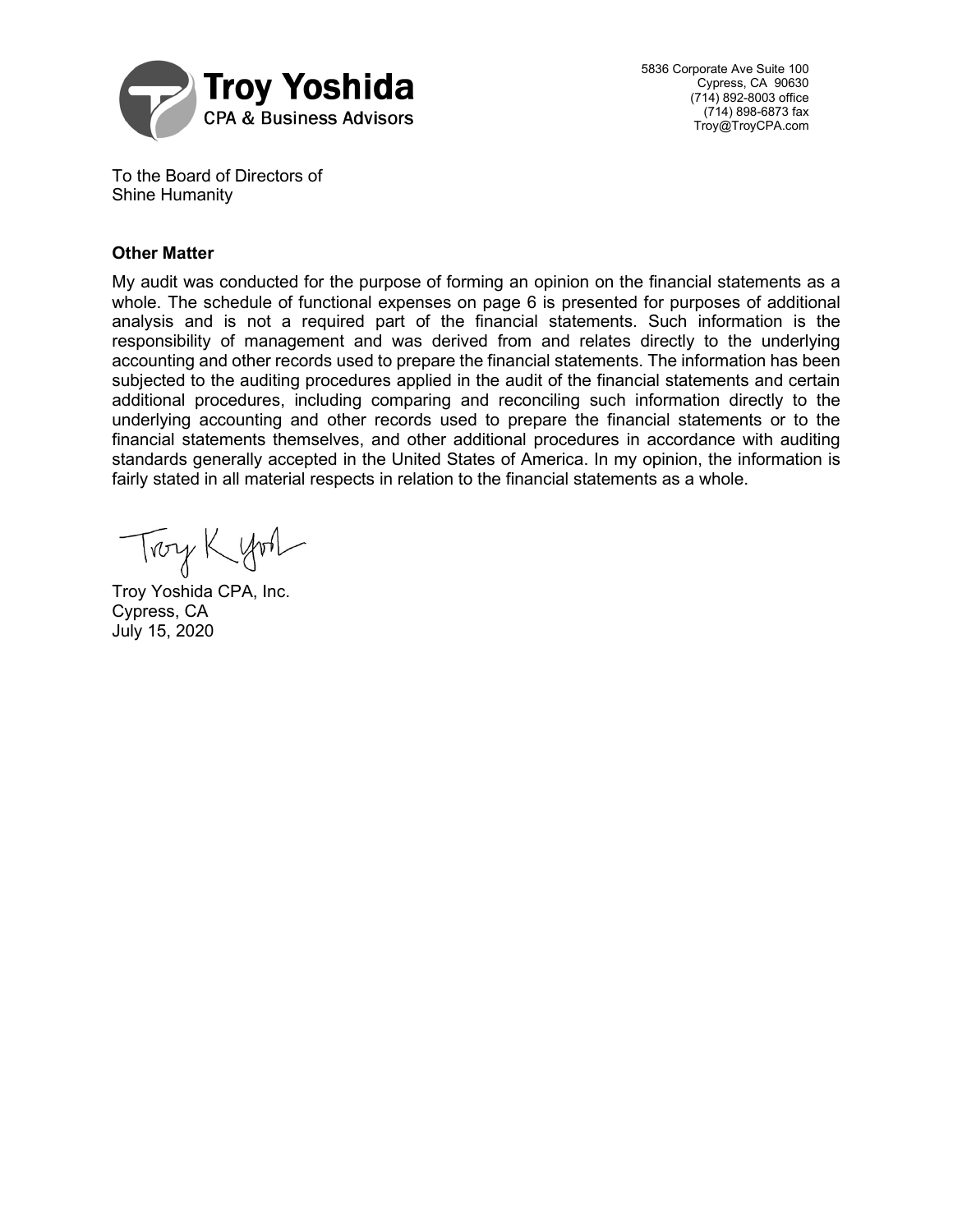## **SHINE HUMANITY STATEMENT OF FINANCIAL POSITION DECEMBER 31, 2019**

|                                           | Total         |
|-------------------------------------------|---------------|
|                                           |               |
| <b>ASSETS</b>                             |               |
| <b>CURRENT ASSETS:</b>                    |               |
| Cash                                      | \$<br>323,200 |
| <b>Prepaid Expense</b>                    | 2,650         |
| <b>TOTAL CURRENT ASSETS</b>               | 325,850       |
| <b>OTHER ASSETS:</b>                      |               |
| Deposits                                  | 324           |
| <b>TOTAL OTHER ASSETS</b>                 | 324           |
| <b>TOTAL ASSETS</b>                       | \$<br>326,174 |
| <b>LIABILITIES &amp; NET ASSETS</b>       |               |
| <b>CURRENT LIABILITIES:</b>               |               |
| Payroll Taxes Payable                     | \$<br>1,125   |
| <b>TOTAL CURRENT LIABILITIES</b>          | 1,125         |
| <b>NET ASSETS:</b>                        |               |
| Without donor restrictions                | 224,958       |
| With donor restrictions                   | 100,091       |
| TOTAL NET ASSETS                          | 325,049       |
| <b>TOTAL LIABILITIES &amp; NET ASSETS</b> | \$<br>326,174 |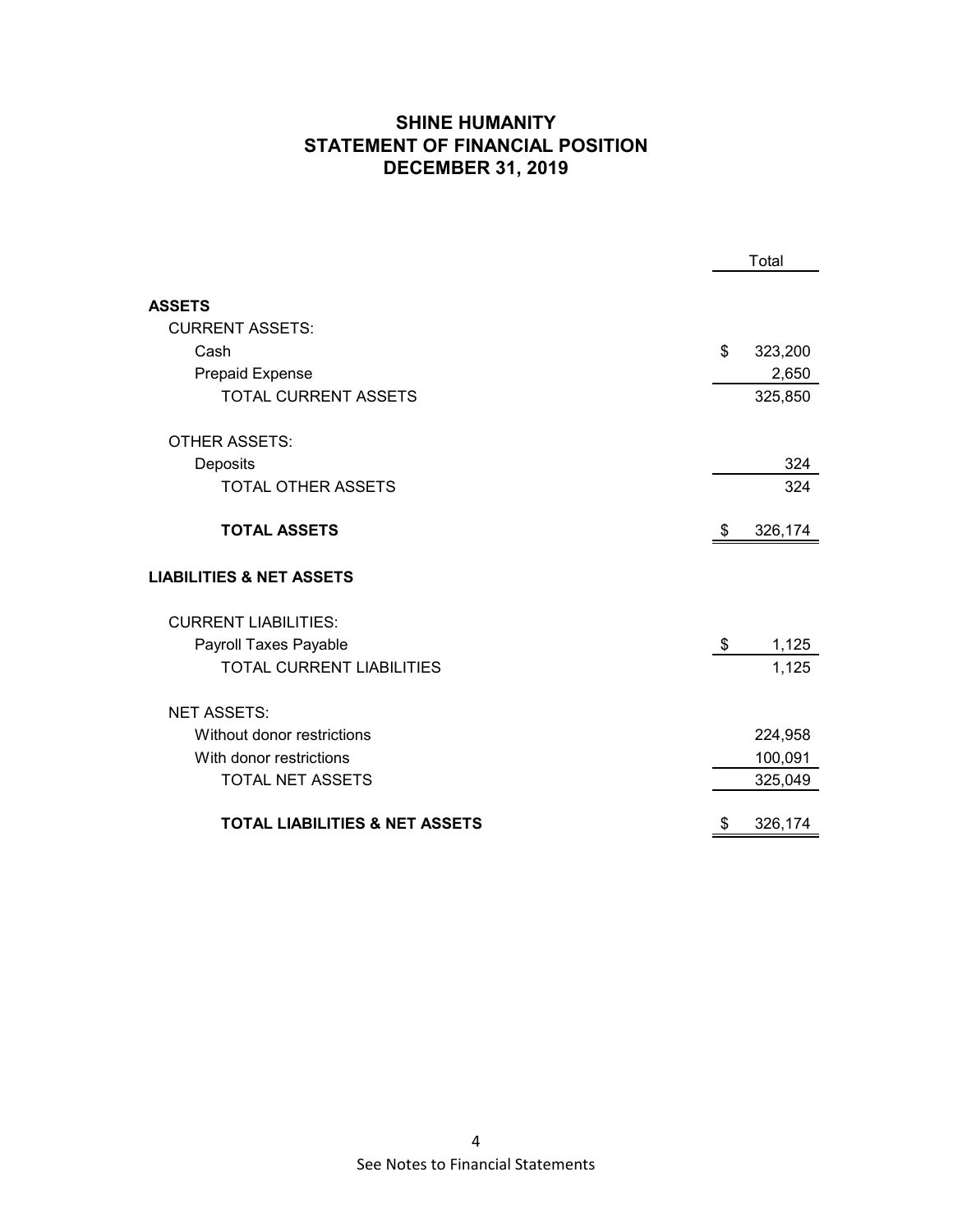## **SHINE HUMANITY STATEMENT OF ACTIVITIES FOR THE YEAR ENDED DECEMBER 31, 2019**

|                                        |     | Without      |               |               |
|----------------------------------------|-----|--------------|---------------|---------------|
|                                        |     | donor        | With donor    |               |
|                                        |     | restrictions | restrictions  | Total         |
| <b>REVENUES AND OTHER SUPPORT</b>      |     |              |               |               |
| Contributions                          | \$  | 116,348      | 4,100         | 120,448       |
| <b>Fundraisers</b>                     |     | 235,190      |               | 235,190       |
| Interest Income                        |     | 265          |               | 265           |
| Net Assets Released from Restriction   |     |              |               |               |
| TOTAL REVENUES AND OTHER SUPPORT       |     | 351,803      | 4,100         | 355,903       |
| <b>EXPENSES</b>                        |     |              |               |               |
| Program Expenses                       | \$  | 265,868      |               | 265,868       |
| <b>Management and General</b>          |     | 28,410       |               | 28,410        |
| Fundraising                            |     | 43,301       |               | 43,301        |
| <b>TOTAL EXPENSES</b>                  |     | 337,579      |               | 337,579       |
| <b>CHANGE IN NET ASSETS</b>            | \$  | 14,224       | \$<br>4,100   | \$<br>18,324  |
| <b>NET ASSETS AT BEGINNING OF YEAR</b> | -\$ | 210,734      | 95,991        | 306,725       |
| <b>NET ASSETS AT END OF YEAR</b>       | \$  | 224,958      | \$<br>100,091 | \$<br>325,049 |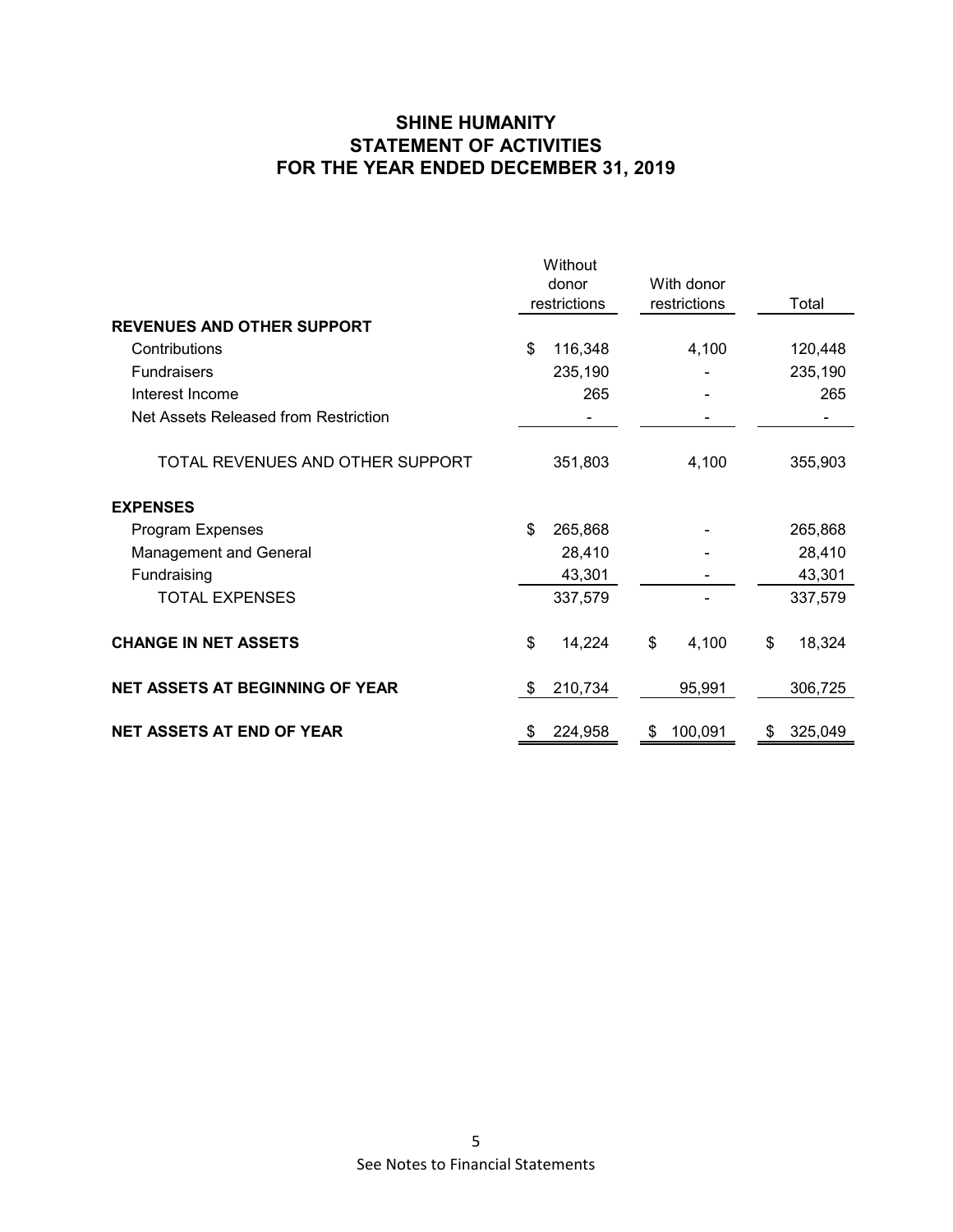## **SHINE HUMANITY STATEMENT OF FUNCTIONAL EXPENSES FOR THE YEAR ENDED DECEMBER 31, 2019**

|                                    | Program       | Management  |        |             |        |       |         |
|------------------------------------|---------------|-------------|--------|-------------|--------|-------|---------|
|                                    | Services      | and General |        | Fundraising |        | Total |         |
|                                    |               |             |        |             |        |       |         |
| Grants                             | \$<br>253,547 | \$          |        | \$          |        | \$    | 253,547 |
| Program Expenses                   | 1,961         |             |        |             |        |       | 1,961   |
| <b>Advertising &amp; Promotion</b> |               |             | 543    |             |        |       | 543     |
| <b>Bank Fees</b>                   |               |             | 2,315  |             |        |       | 2,315   |
| <b>Computer Expense</b>            |               |             | 1,930  |             |        |       | 1,930   |
| <b>Fundraising Expenses</b>        |               |             |        |             |        |       |         |
| <b>Contracted Services</b>         |               |             |        |             | 440    |       | 440     |
| <b>Equipment Rental</b>            |               |             |        |             | 3,450  |       | 3,450   |
| Facility Rental & Expense          |               |             |        |             | 26,514 |       | 26,514  |
| Insurance                          |               |             | 2,677  |             |        |       | 2,677   |
| Office Expense                     |               |             | 375    |             |        |       | 375     |
| Payroll                            | 9,466         |             | 9,466  |             | 9,465  |       | 28,397  |
| Payroll Taxes                      | 795           |             | 795    |             | 796    |       | 2,386   |
| Permits & Fees                     |               |             | 394    |             |        |       | 394     |
| Postage & Delivery                 |               |             | 675    |             |        |       | 675     |
| Printing                           |               |             |        |             | 125    |       | 125     |
| <b>Professional Fees</b>           |               |             | 4,800  |             |        |       | 4,800   |
| Rent                               |               |             | 2,511  |             | 2,511  |       | 5,022   |
| <b>Supplies</b>                    |               |             | 762    |             |        |       | 762     |
| Telephone                          |               |             | 1,167  |             |        |       | 1,167   |
| Travel                             | 99            |             |        |             |        |       | 99      |
|                                    |               |             |        |             |        |       |         |
| <b>TOTAL EXPENSES</b>              | \$<br>265,868 | \$          | 28,410 | \$          | 43,301 | \$    | 337,579 |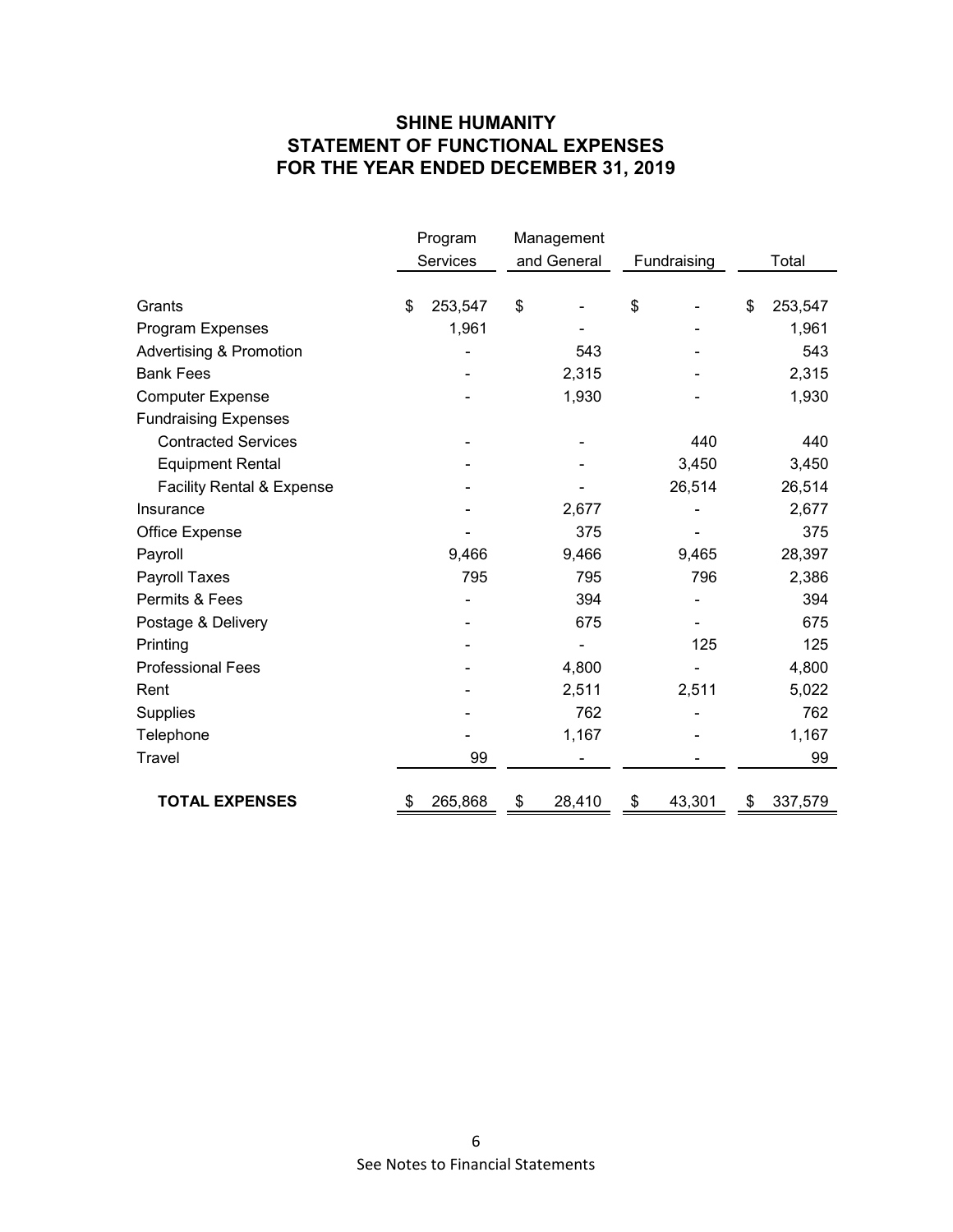## **SHINE HUMANITY STATEMENT OF CASH FLOWS FOR THE YEAR ENDED DECEMBER 31, 2019**

| <b>CASH FLOWS FROM OPERATING ACTIVITIES</b>                   |    |         |
|---------------------------------------------------------------|----|---------|
| Change in Net Assets                                          | \$ | 18,324  |
|                                                               |    |         |
| Adjustments to Reconcile Change in Net Assets                 |    |         |
| To Net Cash Provided by Operating Activities:                 |    |         |
| Changes in Operating Assets and Liabilities:                  |    |         |
| (Increase) Decrease in Prepaid Expense                        |    | 2,824   |
| (Increase) Decrease in Deposits                               |    |         |
| Increase (Decrease) in Accounts Payable                       |    |         |
| Increase (Decrease) in Payroll Taxes Payable                  |    | 277     |
| NET CASH PROVIDED (USED) BY OPERATING ACTIVITIES              |    | 21,425  |
| <b>NET INCREASE (DECREASE) IN CASH &amp; CASH EQUIVALENTS</b> |    | 21,425  |
| <b>BEGINNING CASH AND CASH EQUIVALENTS</b>                    | S  | 301,775 |
| <b>ENDING CASH AND CASH EQUIVALENTS</b>                       |    | 323,200 |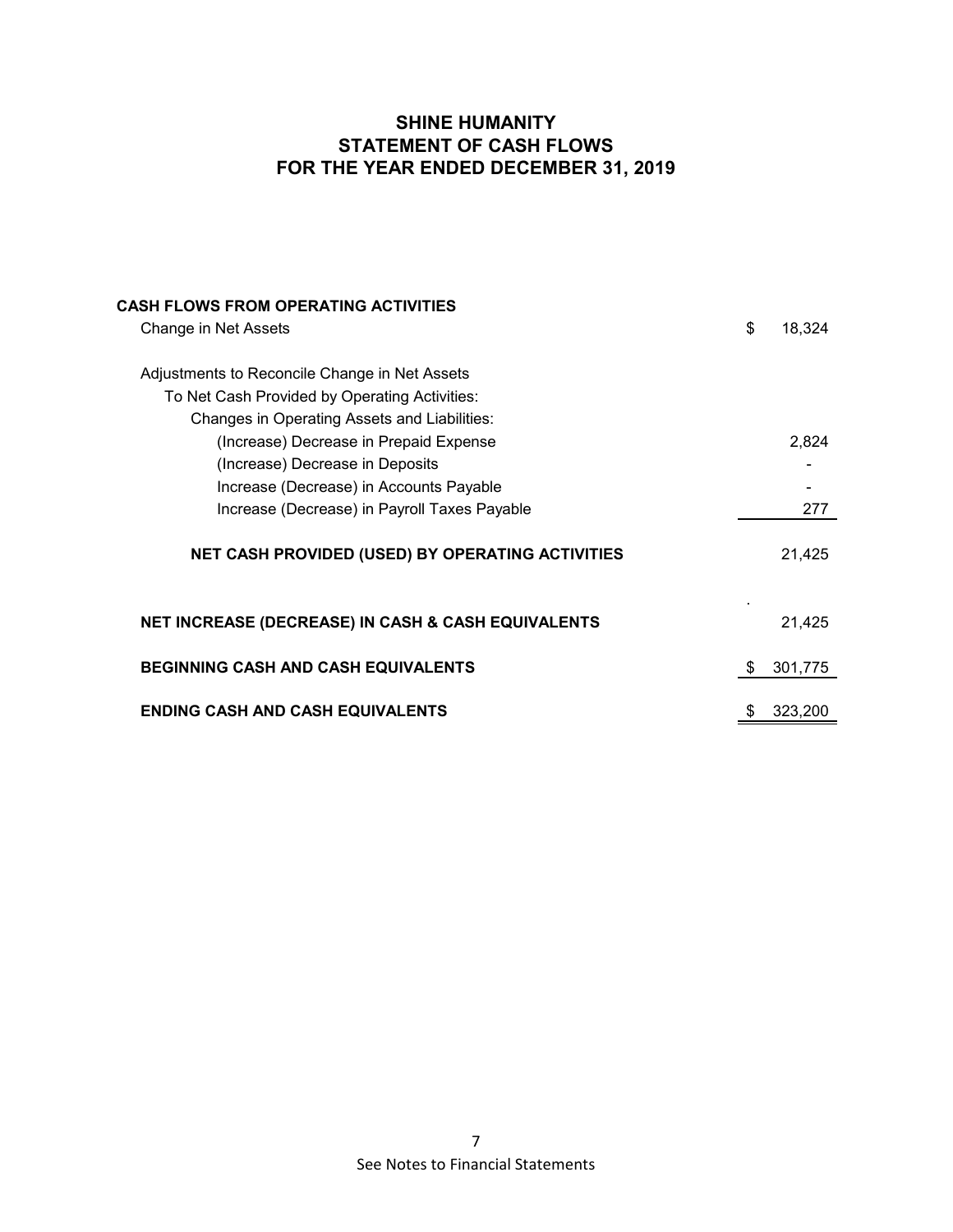### 1. Summary of Significant Accounting Policies

#### Nature of Organization

SHINE Humanity provides humanitarian, medical and disaster relief assistance to global communities in need, specifically Pakistan; while establishing long term medical solutions. The Organization's support comes entirely from donor contributions.

#### Basis of Presentation

Net assets and revenue, expenses, gains and losses are classified based on the existence or absence of donor-imposed restrictions. Accordingly, net assets of the Organization and changes therein are classified and reported as follows:

> *Without donor restrictions* – Net assets that are not subject to donorimposed stipulations.

*With donor restrictions* – Net assets subject to donor-imposed stipulations that may or will be met either by actions of the Organization and/or the passage of time. This also includes net assets subject to donor-imposed stipulations that must be maintained permanently by the Organization. Generally, the donors of these assets permit the Organization to use all or part of the income earned on related investments for general or specific purposes.

#### Use of Estimates and Assumptions

The preparation of financial statements in conformity with accounting principles generally accepted in the United States of America requires management to make estimates and assumptions that affect the reported amounts of assets and liabilities and disclosure of contingent assets and liabilities at the date of the financial statements, and the reported amounts of revenues and expenses during the reporting period. Actual results could differ from those estimates.

#### Basis of Accounting

The financial statements of the Organization have been prepared on the accrual basis of accounting in accordance with the accounting principles generally accepted in the United States of America.

#### **Cash and Cash Equivalents**

Cash and cash equivalents include all monies in banks and highly liquid investments with maturity dates of less than three months.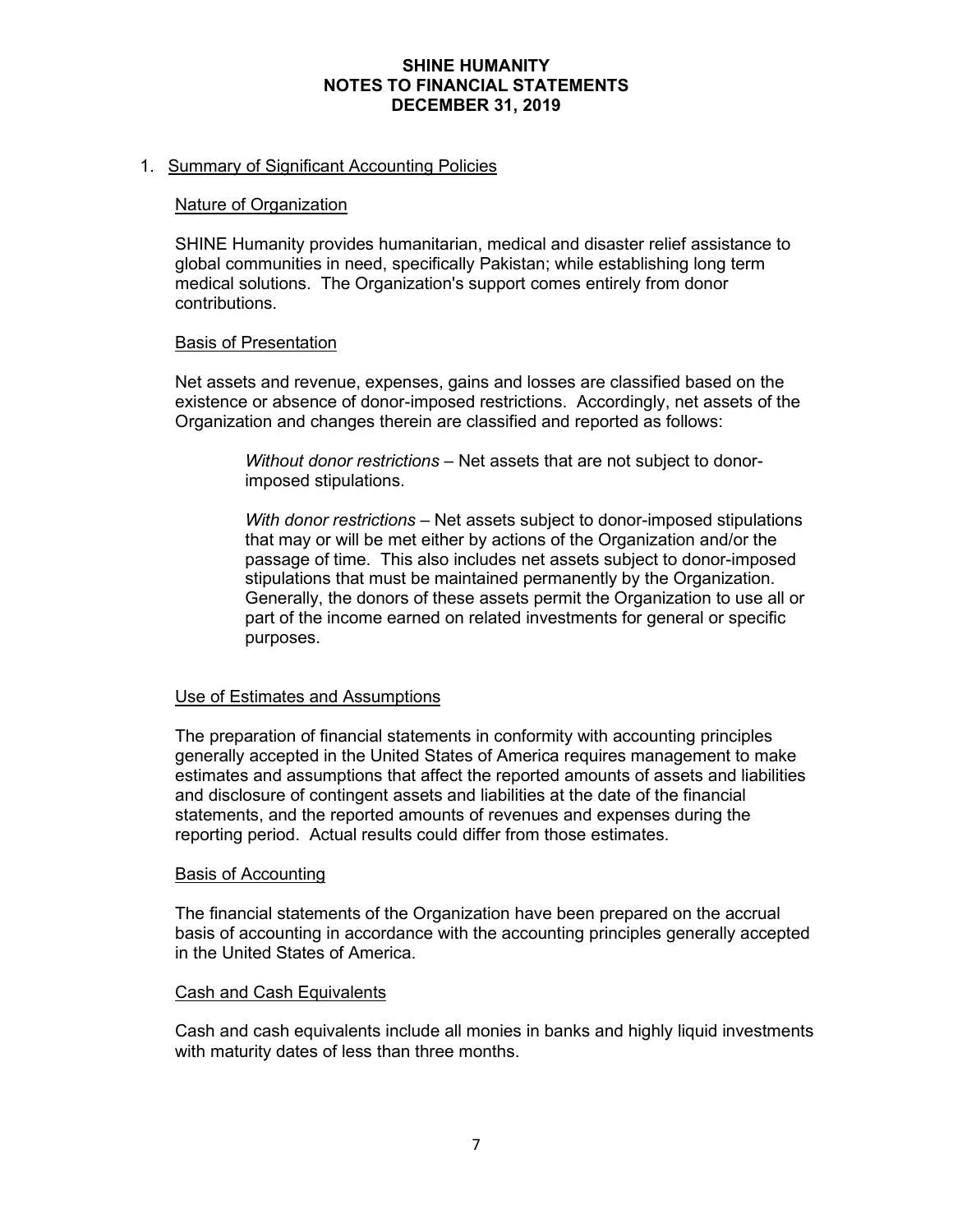## 1. Summary of Significant Accounting Policies – (Continued)

#### Concentration of Credit Risk

The Organization occasionally maintains deposits in excess of federally insured limits. Statement of Financial Accounting Standards No. 105 identifies these items as a concentration of credit risk requiring disclosure, regardless of the degree of risk. The risk is managed by maintaining all deposits in high quality financial institutions.

#### Revenue Recognition

The Organization receives a significant majority of its revenues from donor contributions and fundraising events and is recognized on the accrual basis of accounting. Contributions are considered to be available for unrestricted use unless specifically restricted by the donor. Amounts received that are designated for future periods or restricted by the donor for specific purposes are reported as support with donor restrictions that increases that net asset class.

#### Functional Allocation of Expenses

The costs of providing the various programs and other activities have been summarized on a functional basis in the Statement of Activities and in the Statement of Functional Expenses. Costs have been allocated among the programs and supporting services benefited. Payroll and payroll taxes have been allocated equally between each functional category. Other costs are classified in each functional category based on the underlying purpose of each transaction.

#### Income Taxes

The Organization is a not-for-profit organization, as described in Section 501(c)(3) of the Internal Revenue Code and corresponding state law. Accordingly, the Organization is exempt from federal and state income taxes. The Organization has taken no uncertain tax positions that qualify for recognition or disclosure in the financial statements.

#### Subsequent Events

Management has evaluated subsequent events through July 15, 2020, the date on which the financial statements were available to be issued. The COVID-19 outbreak in the United States has caused business disruption through mandated and voluntary closings. While the disruption is currently expected to be temporary, there is considerable uncertainty around the duration of the closings. Therefore, the Organization expects this matter to negatively impact its operating results. However, the related financial impact and duration cannot be reasonably estimated at this time.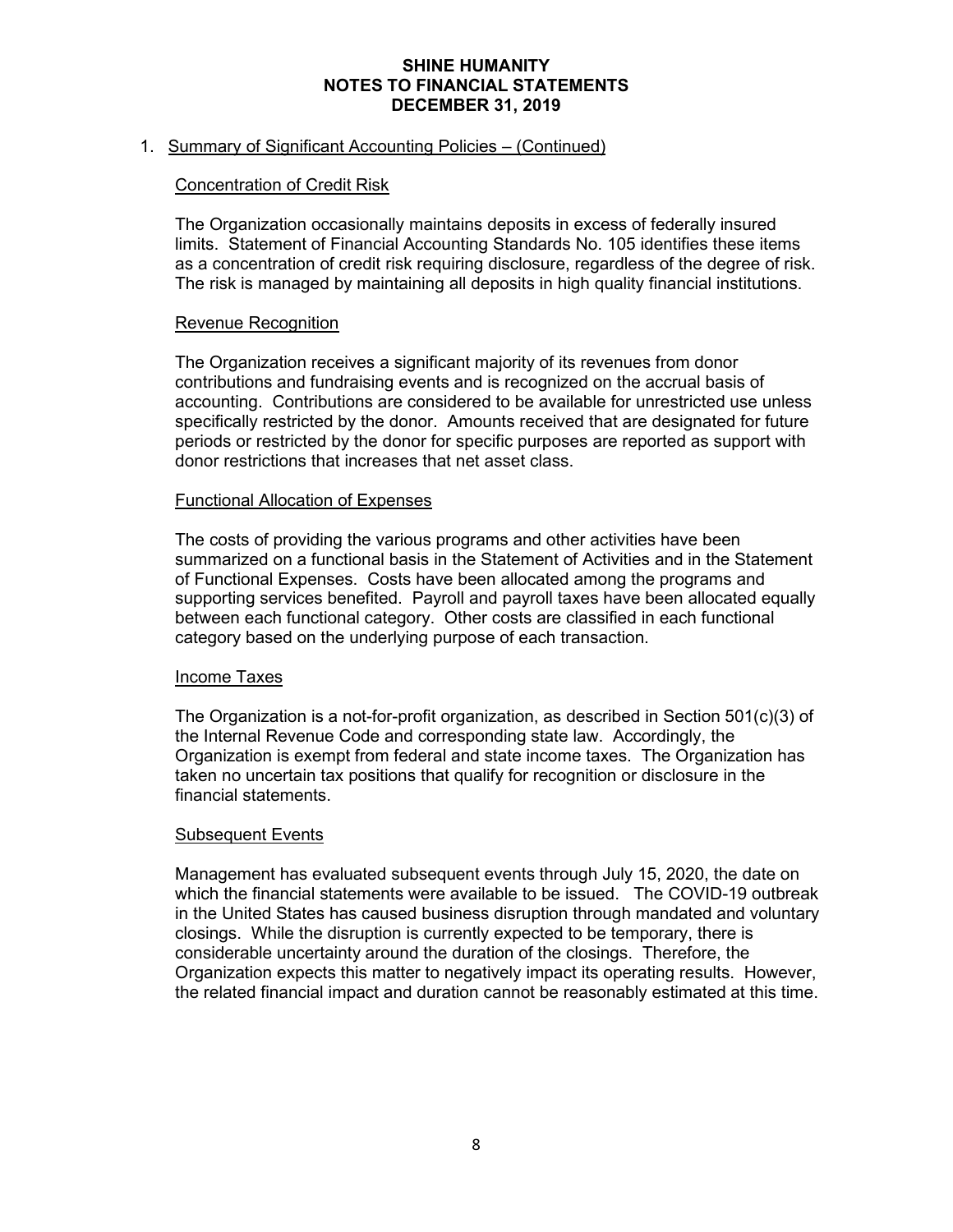## 2. Cash & Cash Equivalents

The total cash held by the Organization at December 31, 2019 totaled \$323,200 maintained in several accounts. The bank accounts are insured by the Federal Deposit Insurance Corporation (FDIC) up to \$250,000 per account.

### 3. Liquidity and Availability

Financial assets held by the Organization at December 31, 2019 and the amounts of those financial assets that could be made available for general expenditures within one year of the date of the statement of financial position are summarized as follows:

| Financial Assets at Year End:<br>Cash<br>Total Financial Assets at Year End                    | 323,200<br>323,200 |
|------------------------------------------------------------------------------------------------|--------------------|
| Less Amounts Not Available to Be Used Within<br>One Year:<br>Net Assets with Donor Restriction | (100.091)          |
| Financial Assets Available to Meet General<br><b>Expenditures Within One Year</b>              |                    |

The Organization regularly monitors liquidity required to meet its operating needs and other contractual commitments, while also striving to maximize the investment of its available funds. The Organization has endowment funds of \$4,100 as of December 31, 2019. See Note 7 below for authorized uses of its endowment funds.

#### 4. Lease Obligations

The Organization leases office space at a rate of \$324 per month under a month to month operating lease.

## 5. Contributed Services

A number of unpaid volunteers have made significant contributions to the different Organization program services. The value of these contributions is not reflected in these statements since they do not meet the criteria for recognition as contributed services.